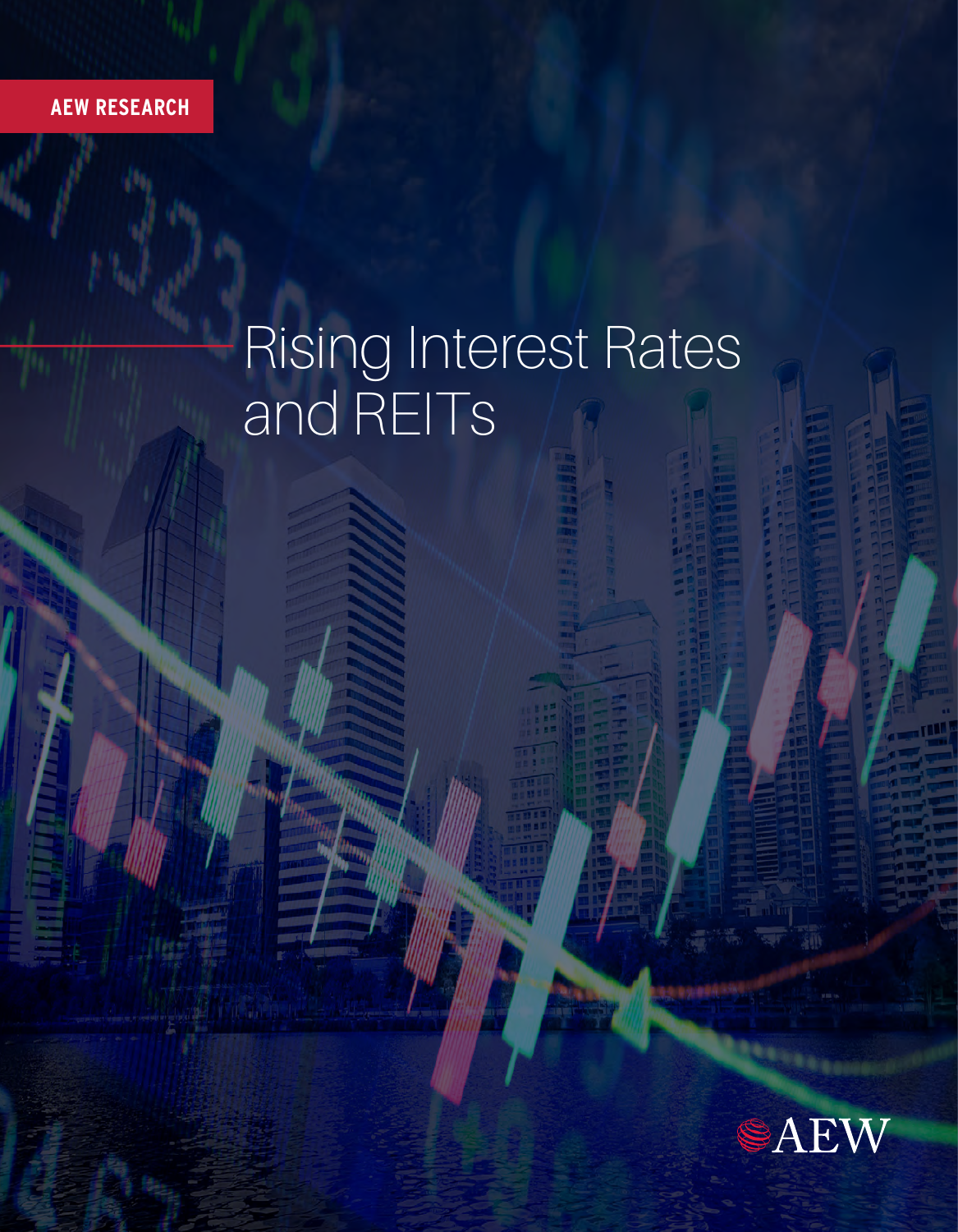

#### For more information, please contact:



**RUSS DEVLIN, CFA®** Director, AEW Research russ.devlin@aew.com 617.261.9221

### Prepared by AEW Research, March 2022\*

This material is intended for information purposes only and does not constitute investment advice or a recommendation. The information and opinions contained in the material have been compiled or arrived at based upon information obtained from sources believed to be reliable, but we do not guarantee its accuracy, completeness or fairness. Opinions expressed reflect prevailing market conditions and are subject to change. Neither this material, nor any of its contents, may be used for any purpose without the consent and knowledge of AEW.

\* Written in April 2019. Updated in March 2022.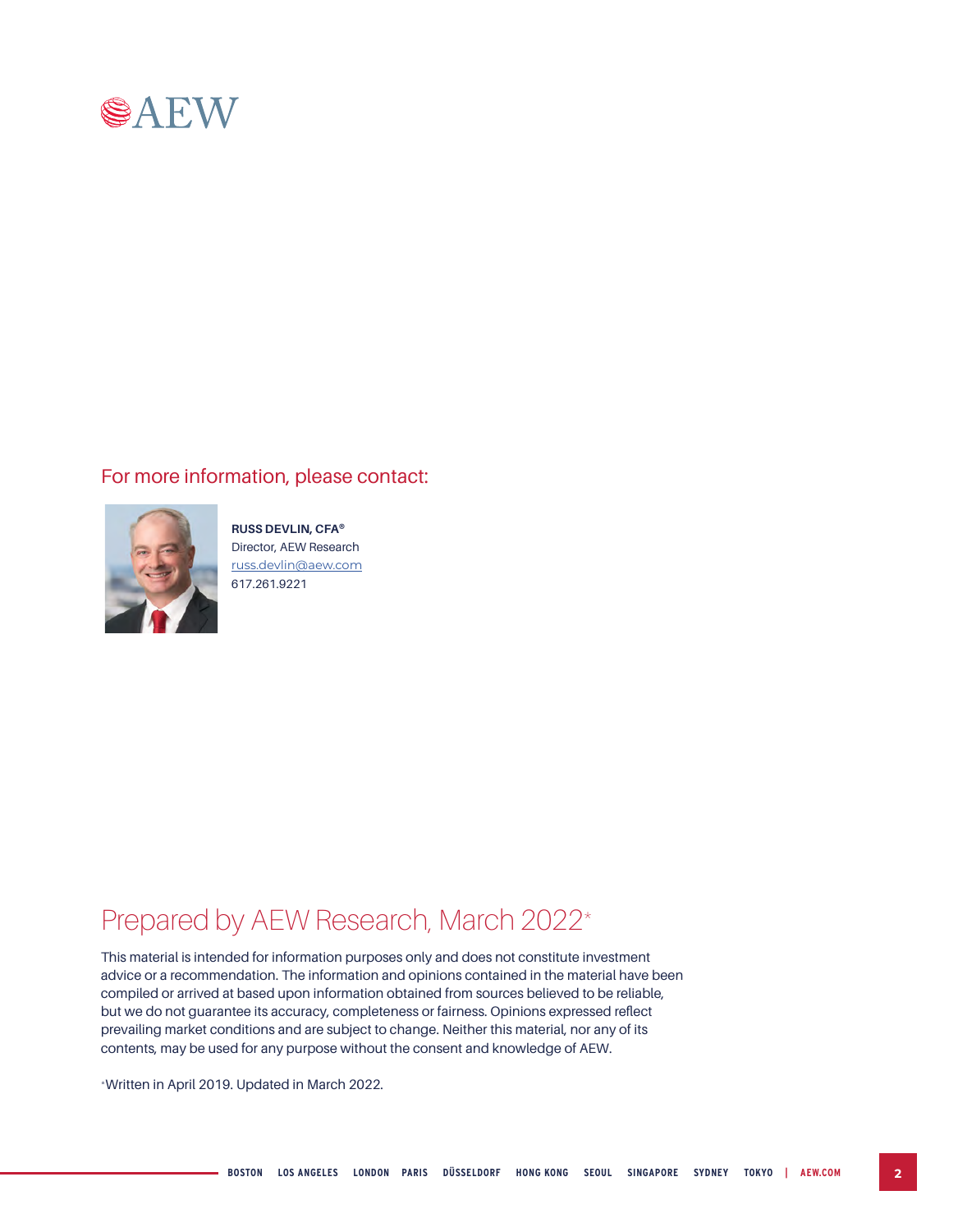### Rising Interest Rates and REITs Introduction

In recent years, one question we hear frequently from prospective REIT investors is how REITs will perform in a rising rate environment. With the recent commencement of another sequence of Federal Funds rate increases on our minds, we thought it time to revisit this question. Our typical response has been that REITs have often been solid performers when interest rates are moving up. This is especially true if those rate increases are being driven by an economy that is strong enough to keep rents and net operating incomes growing quickly. This can offset the impact of both more expensive financing and the upward pressure on cap rates we might see when other income vehicles begin offering more competitive yields.

However, not all "interest rate increases" are the same, and this paper explores how REITs perform under different kinds of interest rate upcycles.

# What Kind of Interest Rate Increases Do You Mean?

To many people, "interest rate increases" merely mean the Federal Reserve is increasing the Federal Funds target rate. Increases in the Federal Funds target rate tend to be long and steady and telegraphed well in advance, while both Treasury and corporate bond yields are much more volatile and sensitive to the day-to-day vagaries of financial markets. If the Fed is credibly reigning in inflation by hiking short rates, long Treasury rates may well move lower as the spread investors demand for longer-term lending narrows, the so-called "term premia". On the other hand, if the market is worried that the Fed is being overly aggressive, corporate bond spreads may widen and yields may move up at the same time as Treasury yields of similar duration fall. As investors become concerned that the economy will weaken and corporate defaults will rise, they allocate to Treasury bonds in search of safety. In short, the term "rising interest rate environment" is often too muddled to be useful. Different types of interest rates have very different cycles.

The chart below shows three different benchmark interest rates over the period between January 1, 1995 (the start of the MSCI US REIT index) and March 17, 20211. As we write this, all three rates have recently been trending upwards as the economy recovers from the Covid-19 pandemic and deals with the highest inflationary pressures in 40 years.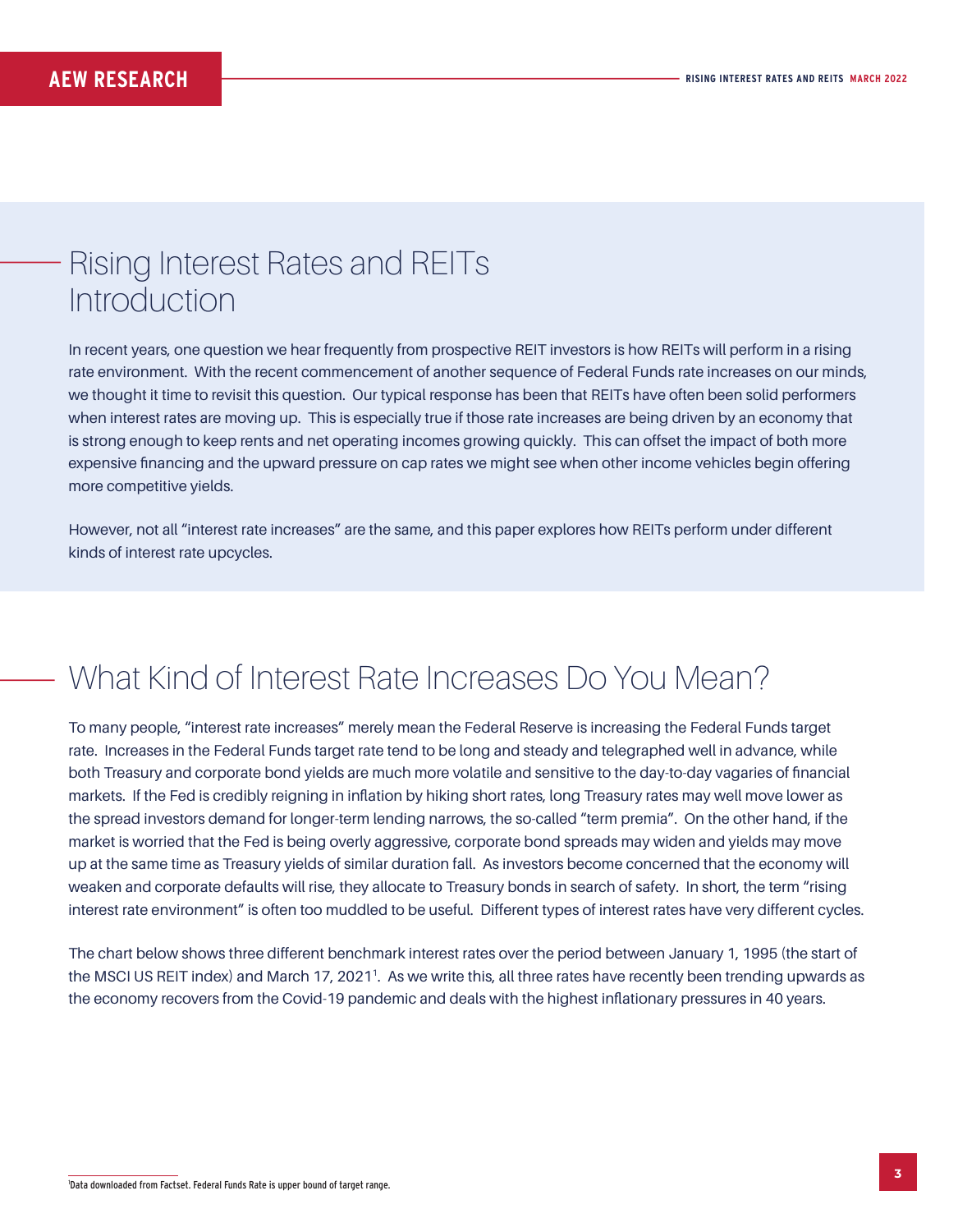

#### **FIGURE 1 LONG-TERM INTEREST RATE AND YIELD TRENDS**

Source: Moody's, Factset, AEW Research

In order to explore rising rates' relationship with REIT performance, AEW Research created a flexible algorithm that allows us to investigate performance relative to each of these rate cycles. After experimenting with a variety of parameters to find the ones that best captured the beginnings and ends of rate cycles, we settled on periods where rates increased at least 100 basis points over periods of at least nine months. While there is nothing magical about these parameters, they did a good job of identifying tops and bottoms of sustained rate cycles for each of the interest rates depicted above.

The charts in each section below show how REITs performed at each point of the cycle for the Fed Funds rate, the 10 year Treasury yield, and the Moody's BAA corporate bond yield. Each chart contains shaded areas to identify the periods identified as "rising interest rate cycles" by the algorithm. The next 12 month's returns in the REIT market are denoted in blue and scaled so that the interest rate cycles are more visible. REIT returns are on the right hand scale. These REIT returns indicate how REITs performed over the subsequent year at each point in the interest rate cycle in question.

## Federal Funds Rate Increases

For the Federal Funds rate, there have been only three major rate cycles after 1995. The abbreviated cycle in 1996-97 and the one year pause after the first 25 basis point hike in December 2015 do not meet the "100 basis points in nine months" threshold. The 2022 cycle which just commenced will likely become a fourth if current expectations are realized.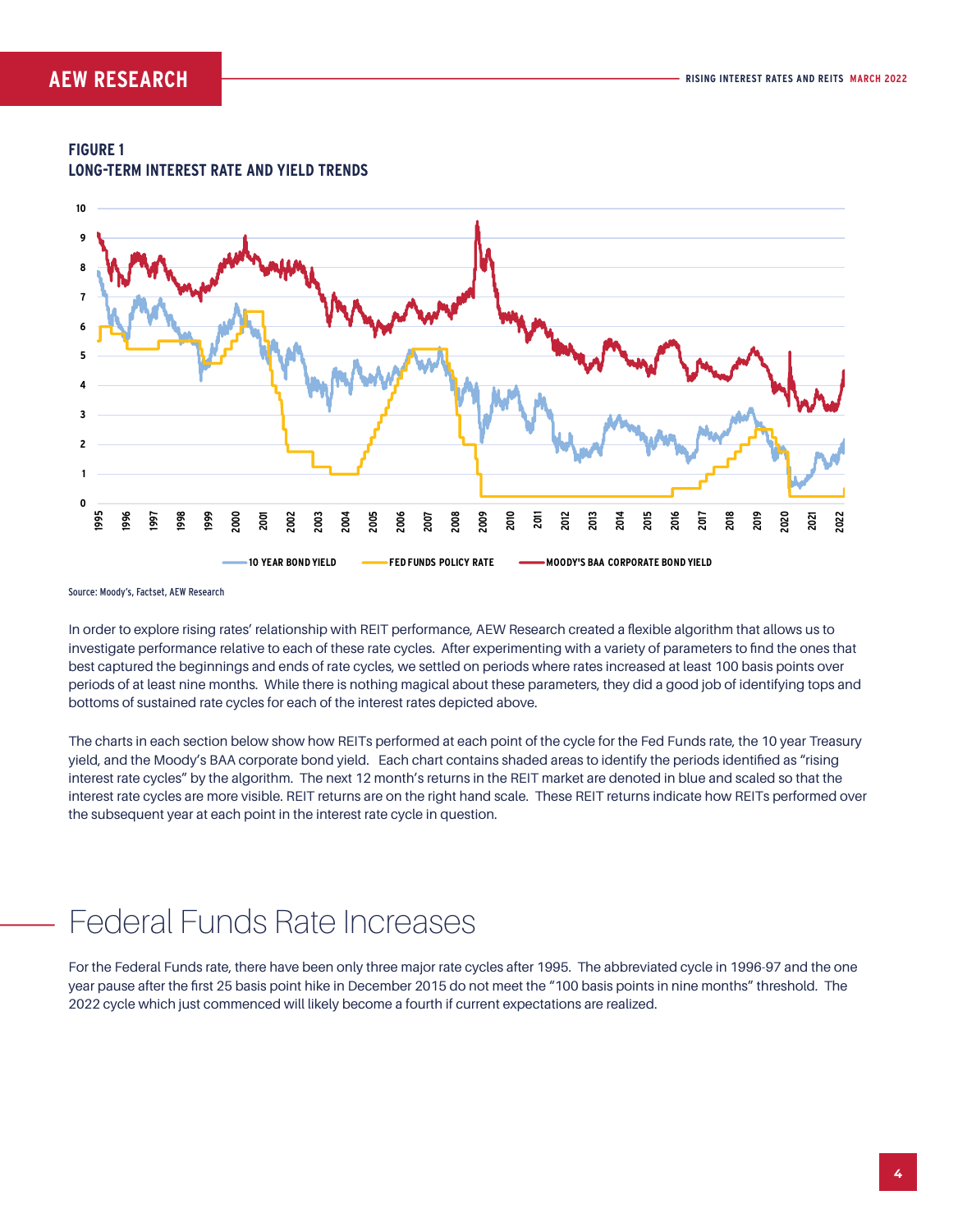### **AEW RESEARCH**





Source: Factset, MSCI, AEW Research

The table below shows the performance of US REITs, the S&P 500 and the Bloomberg Barclays US Bond Aggregate over the highlighted periods 2. REITs delivered positive returns in all three Fed Funds rate upcycles. They underperformed stocks in two of three periods, but wildly outperformed stocks during the June 2004-June 2006 cycle, increasing 59.5% while the S&P 500 was up 16.2%. REITs outperformed the Bloomberg Barclays bond index in two of three cycles as real estate was able to capitalize on growing incomes in way that fixed income vehicles cannot. In the year following the end of the cycle, REITs delivered healthy double digit returns, beating stocks in one of three periods and bonds in all three.

### **TABLE 1 REIT PERFORMANCE DURING AND AFTER FED FUNDS RATE UPCYCLES**

|              |            |                                            | <b>TOTAL RETURNS DURING CYCLE</b> |                       |             |                           |             | TOTAL RETURNS DURING YEAR AFTER CYCLE ENDS |                    |             |                           |             |  |
|--------------|------------|--------------------------------------------|-----------------------------------|-----------------------|-------------|---------------------------|-------------|--------------------------------------------|--------------------|-------------|---------------------------|-------------|--|
| <b>START</b> | <b>END</b> | <b>CYCLE</b><br><b>RATE</b><br><b>MOVE</b> | <b>REITS</b>                      | <b>S&amp;P</b><br>500 | REITS $+/-$ | <b>US</b><br><b>BONDS</b> | REITS $+/-$ | <b>REITS</b>                               | <b>S&amp;P 500</b> | REITS $+/-$ | <b>US</b><br><b>BONDS</b> | REITS $+/-$ |  |
| 6/29/1999    | 5/16/2000  | 1.75                                       | 3.3%                              | 9.7%                  | $-6.3%$     | 2.0%                      | 1.3%        | 15.0%                                      | $-11.1%$           | 26.1%       | 13.8%                     | 1.2%        |  |
| 6/29/2004    | 6/29/2006  | 4.25                                       | 59.5%                             | 16.2%                 | 43.3%       | 6.1%                      | 53.5%       | 16.1%                                      | 21.6%              | $-5.5%$     | 6.7%                      | 9.5%        |  |
| 12/13/2016   | 12/20/2018 | 2.00                                       | 2.1%                              | 13.0%                 | $-10.9%$    | 3.6%                      | $-1.5%$     | 21.6%                                      | 33.3%              | $-11.7%$    | 8.9%                      | 12.7%       |  |

Source: Factset, S&P, Bloomberg Barclays, MSCI, AEW Research

<sup>2</sup> REIT performance is measured by the MSCI US REIT index. Bond performance is measured using the Bloomberg Barclays US Bond aggregate that includes a value weighted mix of both sovereign and corporate bonds as well as various mortgage backed securities. Returns during rate cycles are not annualized and are based on daily data beginning at the bottom of the interest rate cycle. All returns are calculated using daily data and standardized trading years of 262 days. Nine month periods use 197 trading days and half years use 131 trading days. Due to weekends and other trading holidays, these periods may be slightly different simply moving six, nine or twelve months forward or back from a given date, but they are a close approximation. Note that there was a minor correction in the 12/13/16-12/20/18 cycle relative to earlier editions of this paper as the downloaded data shifted a Feds Fund rate move by one day.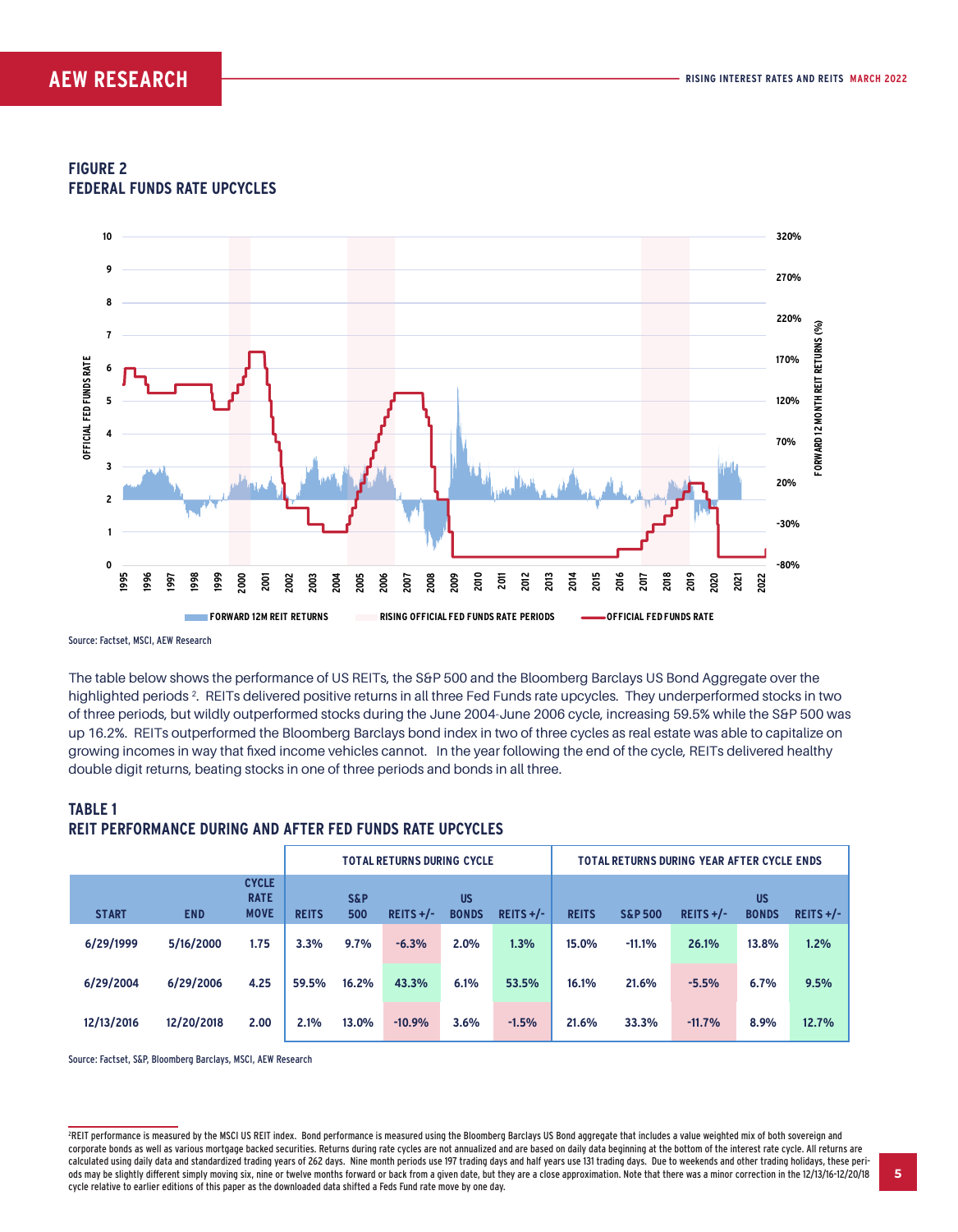### 10-Year Treasury Yield Increases

The next chart illustrates how REITs have performed relative to cycles in the 10 year Treasury yield. The Treasury yield is set by the market and is much more volatile than the Fed Funds rate, and consequently there are many more cycles to explore. Here too, REIT have generally performed well during rising rate periods and have generally delivered positive returns both during and after such periods. As with the Fed Funds rate, the most prolonged periods of negative REIT performance have actually been during periods of falling 10 year Treasury yields, not rising yields. This is consistent with our experience that the biggest risk to REIT performance is not higher interest rates but rather economic downturns that weigh on rents and occupancy.

**FIGURE 3 10-YEAR TREASURY YIELD UPCYCLES**



Source: Factset, MSCI, AEW Research

The table below provides more detail on REIT performance for each period where the 10 year Treasury yield was moving upward. While REITs delivered positive returns in eight of ten such cycles, they did lag behind the S&P 500 in 70% of them. They outperformed bonds during all but one upcycle. On the other hand, looking forward a year from the end of each cycle they tended to outperform both stocks and bonds.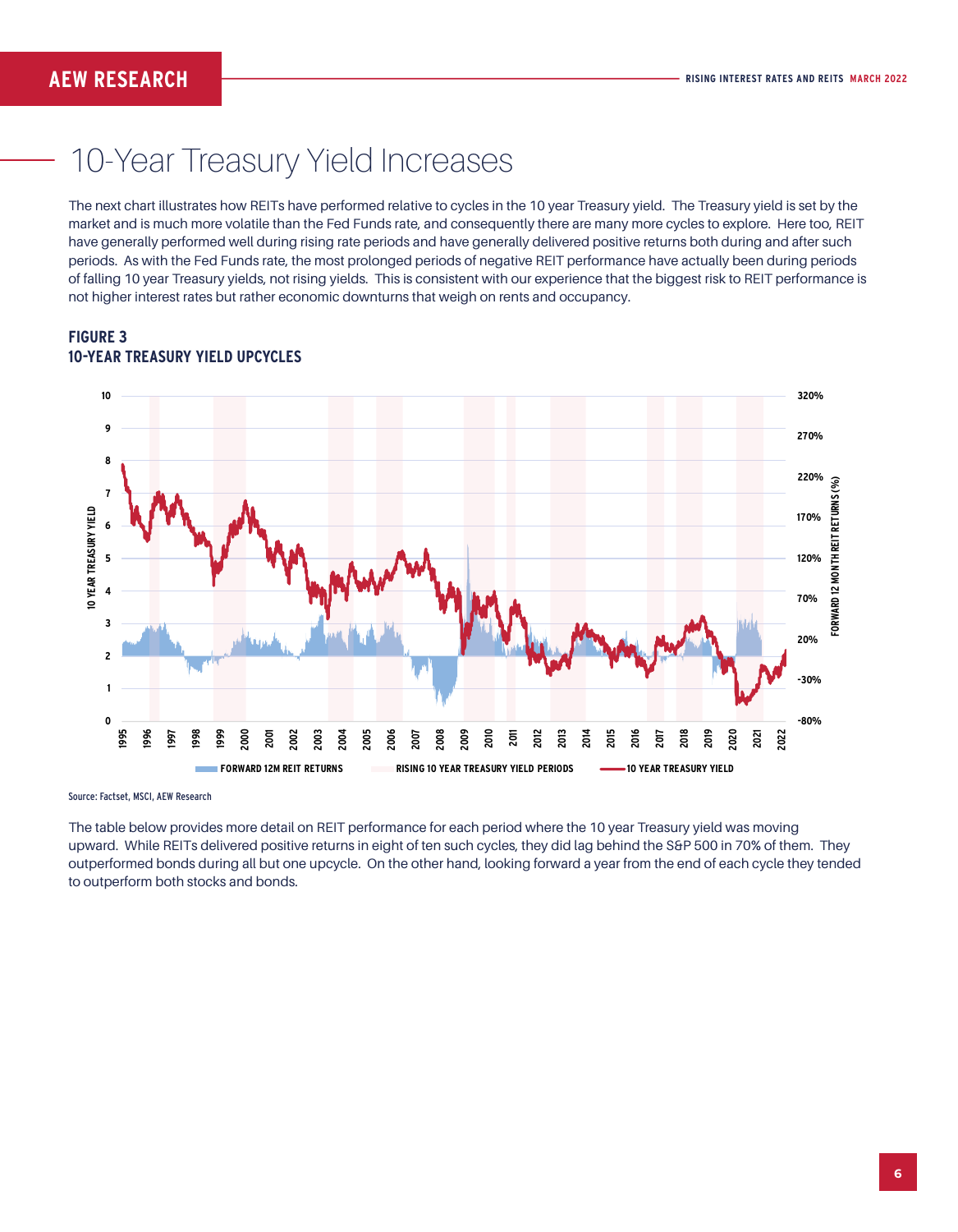|              |            |                                            | <b>TOTAL RETURNS DURING CYCLE</b> |                    |                       |                           | <b>TOTAL RETURNS DURING YEAR AFTER CYCLE ENDS</b> |              |                    |                       |                           |                       |
|--------------|------------|--------------------------------------------|-----------------------------------|--------------------|-----------------------|---------------------------|---------------------------------------------------|--------------|--------------------|-----------------------|---------------------------|-----------------------|
| <b>START</b> | <b>END</b> | <b>CYCLE</b><br><b>RATE</b><br><b>MOVE</b> | <b>REITS</b>                      | <b>S&amp;P 500</b> | <b>REITS</b><br>$+/-$ | <b>US</b><br><b>BONDS</b> | <b>REITS</b><br>$+/-$                             | <b>REITS</b> | <b>S&amp;P 500</b> | <b>REITS</b><br>$+/-$ | <b>US</b><br><b>BONDS</b> | <b>REITS</b><br>$+/-$ |
| 1/18/1996    | 7/5/1996   | 1.53                                       | 6.2%                              | 9.2%               | $-3.1%$               | $-3.1%$                   | 9.3%                                              | 35.0%        | 42.6%              | $-7.6%$               | 10.9%                     | 24.1%                 |
| 10/5/1998    | 1/20/2000  | 2.63                                       | 2.0%                              | 48.7%              | $-46.7%$              | $-2.4%$                   | 4.4%                                              | 22.1%        | $-6.0%$            | 28.2%                 | 13.4%                     | 8.7%                  |
| 6/13/2003    | 6/14/2004  | 1.76                                       | 20.9%                             | 15.8%              | 5.1%                  | $-2.4%$                   | 23.3%                                             | 39.2%        | 9.2%               | 30.0%                 | 7.5%                      | 31.7%                 |
| 6/2/2005     | 6/28/2006  | 1.36                                       | 20.7%                             | 5.5%               | 15.2%                 | $-1.3%$                   | 22.0%                                             | 15.4%        | 22.9%              | $-7.5%$               | 6.8%                      | 8.7%                  |
| 1/1/2009     | 4/5/2010   | 1.93                                       | 45.7%                             | 35.3%              | 10.4%                 | 7.1%                      | 38.6%                                             | 20.9%        | 14.8%              | 6.1%                  | 5.5%                      | 15.4%                 |
| 10/8/2010    | 2/8/2011   | 1.34                                       | 9.0%                              | 14.4%              | $-5.4%$               | $-3.1%$                   | 12.1%                                             | 12.2%        | 4.3%               | 7.9%                  | 9.6%                      | 2.6%                  |
| 7/24/2012    | 12/27/2013 | 1.61                                       | 5.6%                              | 42.0%              | $-36.5%$              | $-1.8%$                   | 7.4%                                              | 32.2%        | 15.3%              | 16.9%                 | 6.0%                      | 26.2%                 |
| 7/8/2016     | 3/13/2017  | 1.26                                       | $-7.7%$                           | 13.1%              | $-20.7%$              | $-3.8%$                   | $-3.9%$                                           | $-1.5%$      | 18.1%              | $-19.6%$              | 2.1%                      | $-3.6%$               |
| 9/8/2017     | 10/5/2018  | 1.19                                       | $-0.6%$                           | 19.7%              | $-20.3%$              | $-2.9%$                   | 2.3%                                              | 21.5%        | 2.3%               | 19.2%                 | 12.1%                     | 9.5%                  |
| 3/9/2020     | 3/31/2021  | 1.24                                       | 13.5%                             | 47.3%              | $-33.8%$              | $-2.1%$                   | 15.6%                                             | <b>NA</b>    | <b>NA</b>          | ΝA                    | <b>NA</b>                 | <b>NA</b>             |

#### **TABLE 2 PERFORMANCE DURING AND AFTER 10 YEAR TREASURY YIELD UPCYCLES**

Source: Factset, S&P, Bloomberg Barclays, MSCI, AEW Research

# Corporate Bond Yield Increases

REITs behave somewhat differently relative to corporate bond yields than to less risky government benchmarks. Spreads between corporate bonds and safer instruments tend to widen in times of economic stress, and there are several periods when corporate bond yields troughed and began upcycles right when forward REIT returns turned negative. The Long Term Capital Management<sup>3</sup> widening that began in October 1998 and the late cycle widening that began in late 2006 coincide nearly perfectly with the weakest periods of relative REIT performance since 1995. Leases to corporate tenants are subject to similar credit quality risks as corporate bonds, so it makes some sense that the relationship between REIT returns and corporate bond yields is a bit tighter.

 $^{\rm 3}$  Long Term Capital Management was a large, highly levered hedge fund that nearly defaulted in 1998 before a Fed-led bailout stabilized the situation. A default would have triggered a global financial crisis due to the write-offs its creditors would have had to make, and credit spreads widened markedly before the bailout.--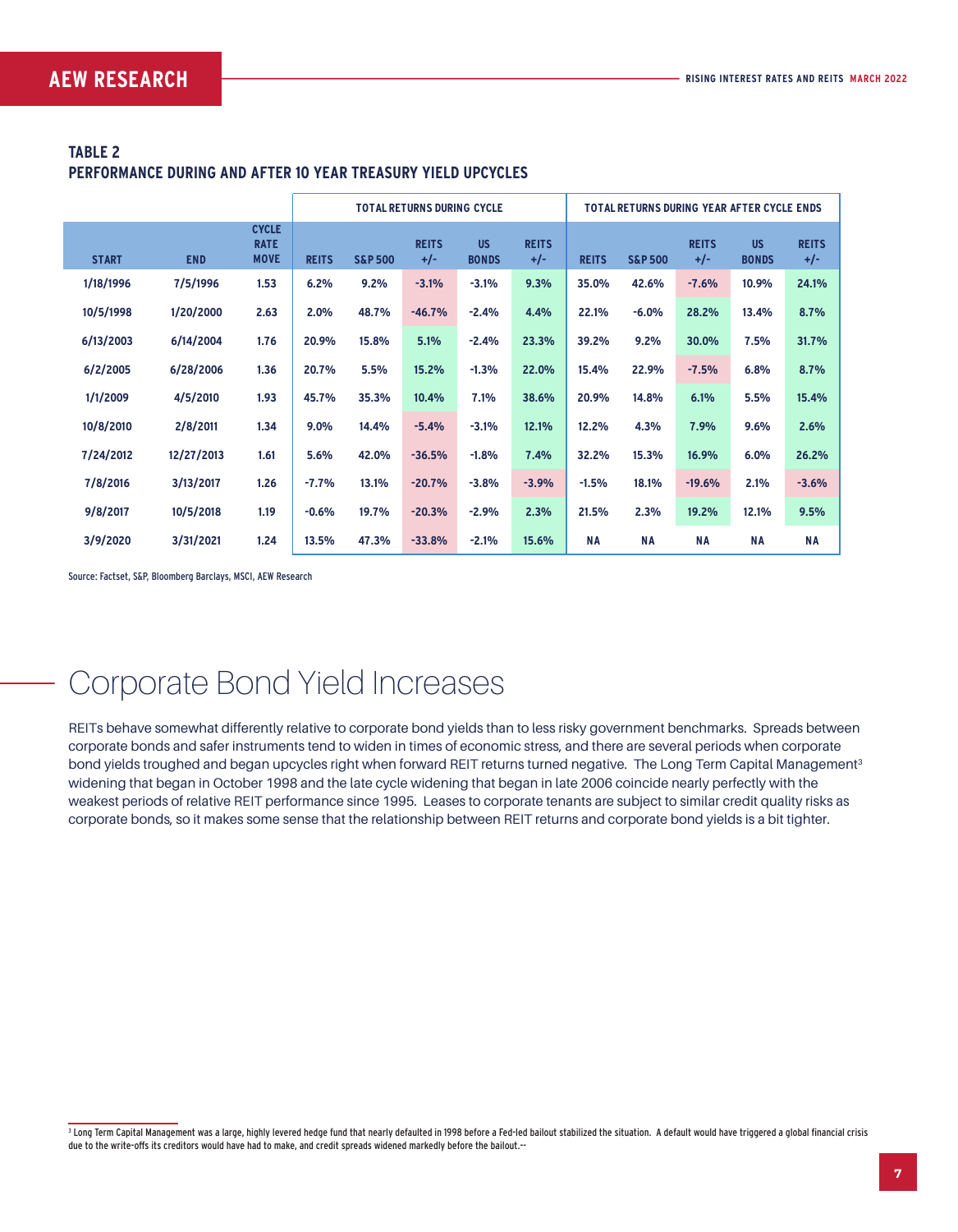

#### **FIGURE 4 MOODY'S BAA CORPORATE BOND YIELD UPCYCLES**

Source: Factset, Moody's, AEW Research

REITs still delivered positive performance in five of eight periods where the Moody's BAA yield climbed by at least 100 basis points. That said, they underperformed stocks in all but two such cycles, and while returns were robust in the 12 months after corporate bond yields peaked they were not consistently better than the S&P 500. In absolute terms, REITs did best in the long periods where BAA yields were trending down, most often due to strong economic conditions. They did generally outperform US bonds during and after corporate bond yield upcycles with the notable exception of 2006-2008.

### **TABLE 3 PERFORMANCE DURING MOODY'S BAA YIELD UPCYCLES**

|              |            |                                  |              |                    | <b>TOTAL RETURNS DURING CYCLE</b> |                           |                       | TOTAL RETURNS DURING YEAR AFTER CYCLE ENDS |                    |             |                 |             |  |
|--------------|------------|----------------------------------|--------------|--------------------|-----------------------------------|---------------------------|-----------------------|--------------------------------------------|--------------------|-------------|-----------------|-------------|--|
| <b>START</b> | <b>END</b> | <b>CYCLE RATE</b><br><b>MOVE</b> | <b>REITS</b> | <b>S&amp;P 500</b> | REITS $+/-$                       | <b>US</b><br><b>BONDS</b> | <b>REITS</b><br>$+/-$ | <b>REITS</b>                               | <b>S&amp;P 500</b> | REITS $+/-$ | <b>US BONDS</b> | REITS $+/-$ |  |
| 10/11/1995   | 6/11/1996  | 1.16                             | 10.9%        | 17.6%              | $-6.7%$                           | 0.7%                      | 10.2%                 | 31.6%                                      | 34.5%              | $-2.9%$     | 9.8%            | 21.8%       |  |
| 10/2/1998    | 5/17/2000  | 2.23                             | 7.9%         | 47.4%              | $-39.5%$                          | $-0.4%$                   | 8.3%                  | 16.2%                                      | $-9.7%$            | 25.9%       | 14.0%           | 2.2%        |  |
| 2/8/2005     | 6/23/2006  | 1.30                             | 28.8%        | 6.2%               | 22.6%                             | 0.0%                      | 28.8%                 | 15.7%                                      | 22.2%              | $-6.5%$     | 6.4%            | 9.3%        |  |
| 11/30/2006   | 10/29/2008 | 3.49                             | $-49.0%$     | $-31.0%$           | $-18.0%$                          | 4.7%                      | $-53.8%$              | 11.7%                                      | 14.4%              | $-2.7%$     | 13.5%           | $-1.8%$     |  |
| 11/7/2012    | 8/16/2013  | 1.16                             | 2.4%         | 20.8%              | $-18.4%$                          | $-3.3%$                   | 5.8%                  | 25.0%                                      | 22.2%              | 2.8%        | 5.7%            | 19.3%       |  |
| 1/30/2015    | 12/28/2015 | 1.25                             | $-3.8%$      | 5.1%               | $-9.0%$                           | $-1.4%$                   | $-2.5%$               | 5.9%                                       | 11.9%              | $-6.0%$     | 2.0%            | 3.8%        |  |
| 12/14/2017   | 11/28/2018 | 1.14                             | 2.6%         | 5.4%               | $-2.8%$                           | $-2.0%$                   | 4.5%                  | 17.4%                                      | 16.9%              | 0.6%        | 10.9%           | 6.6%        |  |
| 11/8/2021    | 3/14/2022  | 1.38                             | $-3.7%$      | $-10.8%$           | 7.0%                              | $-6.1%$                   | 2.3%                  | <b>NA</b>                                  | <b>NA</b>          | <b>NA</b>   | <b>NA</b>       | <b>NA</b>   |  |

Source: Factset, S&P, Bloomberg Barclays, MSCI, AEW Research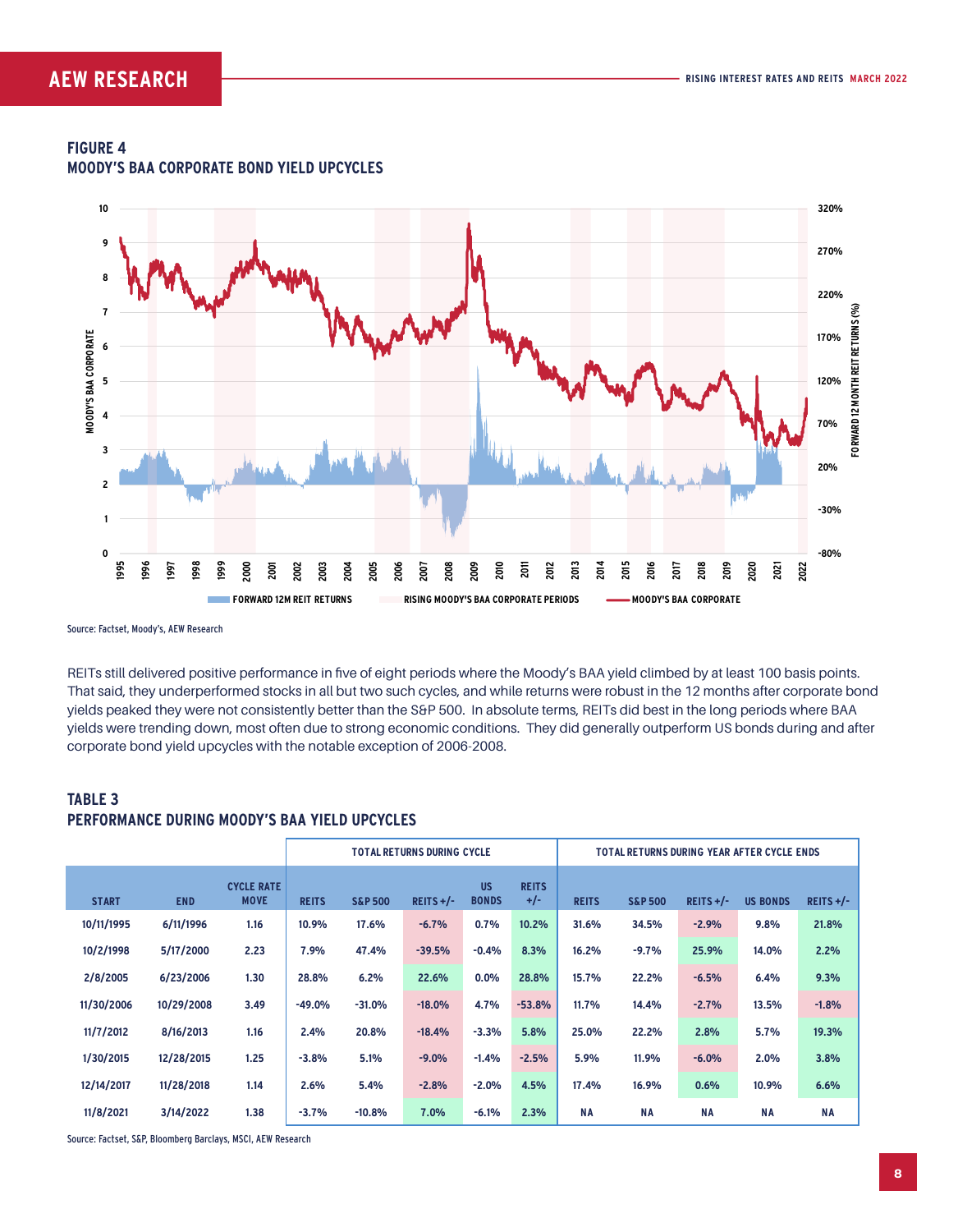### The Blind Taste Test

The above comparisons suggest that REITs can perform well during and especially immediately after upward moves in interest rates of various types. That said, they all assume perfect hindsight – we rarely know how far any given rate increase cycle has to go when we are in the middle of it. What if we don't know whether we are closer to the beginning or the end of the cycle?

To test this, we set up a blind test that knows nothing about where we are in the cycle. We kept the period a bit shorter (6 months) and the rate increases a bit smaller (50 bps) in order to capture the murky reality of those situations where you are a few months into an upward rate move and don't know what will happen next. We tested all trading days between July 1, 1995 and September 16, 2021 (six months after the MSCI REIT index data starts and six months before our end date). For dates that met the threshold of a 50 basis point move in the past six months, we calculated average returns for the trailing six months as well as the subsequent six months.

### **TABLE 4 RETURNS DURING AND AFTER 50 BPS INCREASES IN INTEREST RATES**

|                                                               | <b>FED FUNDS RATE</b> | <b>10 YEAR TREASURY</b> | <b>MOODY'S BAA</b> |
|---------------------------------------------------------------|-----------------------|-------------------------|--------------------|
| <b>NUMBER OF DAYS</b>                                         | 6839                  | 6839                    | 6839               |
| NUMBER OF DAYS WITH A 50 BPS RATE INCREASE IN TRAILING PERIOD | 1301                  | 1232                    | 839                |
| AVERAGE REIT RETURN DURING THOSE +50 BPS 6M WINDOWS           | 7.9%                  | 7.6%                    | $-6.5%$            |
| AVERAGE S&P 500 RETURN DURING THOSE +50 BPS 6M WINDOWS        | 4.4%                  | 11.3%                   | $-1.4%$            |
| AVERAGE BOND RETURN DURING THOSE +50 BPS 6M WINDOWS           | 1.5%                  | $-0.6%$                 | $-0.4%$            |
| AVERAGE REIT RETURN FOR THE SIX MONTHS AFTERWARD              | 9.8%                  | 9.8%                    | 4.0%               |
| AVERAGE S&P 500 RETURN FOR THE SIX MONTHS AFTERWARD           | 4.2%                  | 7.1%                    | 4.7%               |
| AVERAGE BOND RETURN FOR THE SIX MONTHS AFTERWARD              | 2.9%                  | 3.1%                    | 3.1%               |

Source: Factset, S&P, Bloomberg Barclays, MSCI, AEW Research

These results mostly mirror the prior analysis. When the Federal Funds Rate was up more than 50 bps in the prior six months (which amounts to at least 75 bps since it generally moves in quarter point increments), REITs on average outperformed stocks and bonds both during and after the move no matter what direction rates moved next. When the 10 year Treasury yield increased more than 50 bps over the prior six months, REITs lagged the S&P 500 but still delivered good returns averaging 7.6%, and they outperformed stocks over the next six months. They outperformed bonds both during and after these upcycles. The Moody's BAA was again more indicative of underperformance for the REIT market as they lagged well behind both stocks and bonds while corporate bond yields were moving up. They did provide competitive returns over the next six months that were just below stocks and ahead of bonds.